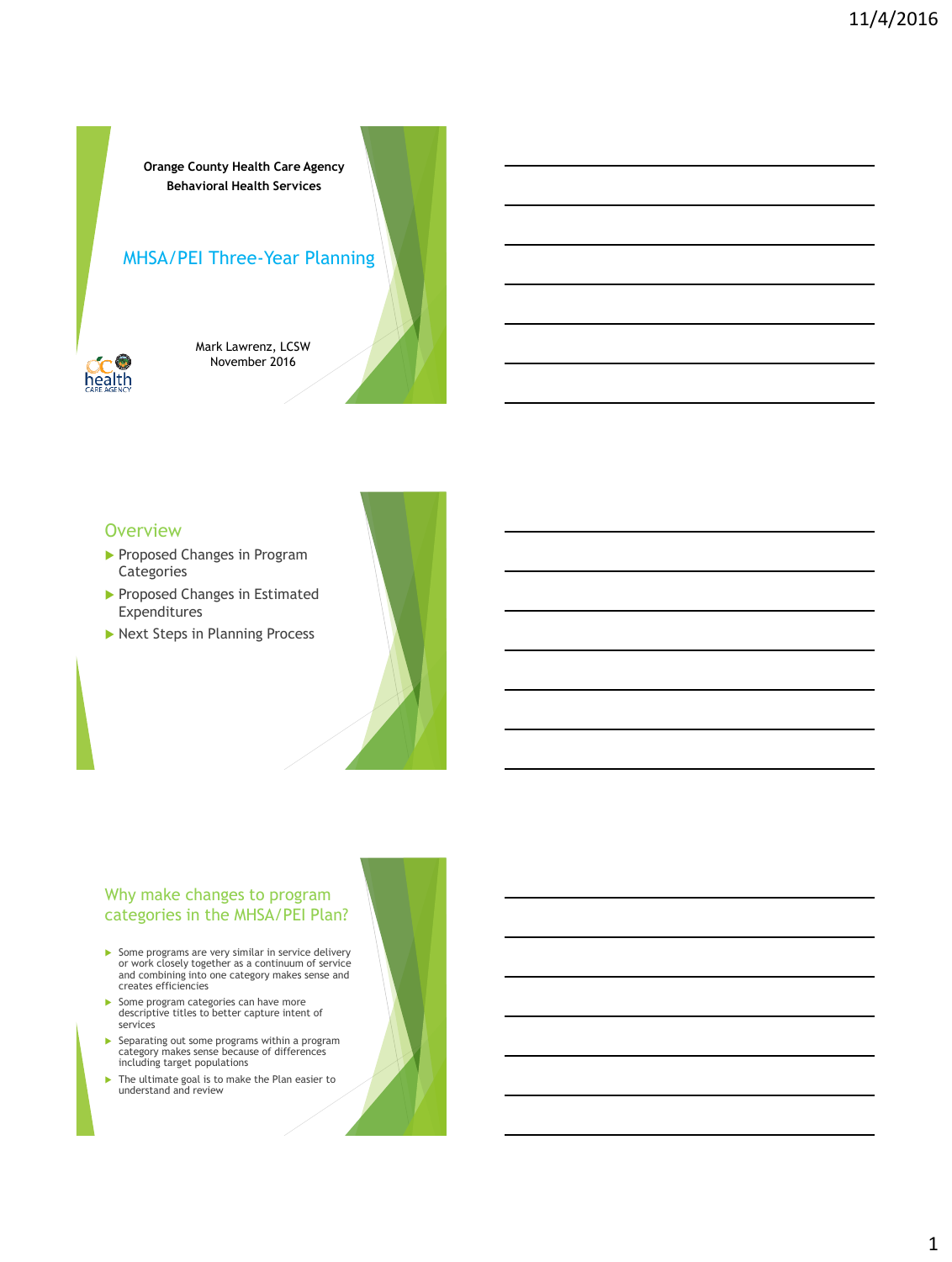# Service Areas

- The 3 Service Areas Include:
	- 1. Community Focused Services
	- 2. School Focused Services
	- 3. System Enhancement
- These service areas contain 30 prevention & early intervention programs.



# Community Focused Services

- Stress Free Families
- ▶ OC CREW
- $\triangleright$  OCPPW
- Early Intervention Services for Older Adults
- Youth As Parents
- ▶ Community
- Counseling and Supportive Services ▶ Crisis Prevention Hotline
- Survivor's Support Services
- ▶ **OCACCEPT**
- Parent Education & Support Services
- ▶ Family Support Services
- $\blacktriangleright$  Children's Support and Parenting Program (CSPP)
- $\triangleright$  Stop the Cycle
- ▶ Outreach & Engagement Services WarmLine
- **Professional Assess**
- ▶ OC4Vets

### Community Focused Service **Changes**

### Existing Programs

- **Orange County Postpartum Wellness Program (OCPPW)**- pregnant women with depression and anxiety and mothers with postpartum depression
- **Youth As Parents**-pregnant and parenting teens who are at risk of behavioral health problems

New Combined Program **Orange County Maternal & Family Wellness Program**-early intervention program for mothers with postpartum depression, pregnant women with depression and anxiety and pregnant and parenting teens who are at risk of behavioral health problems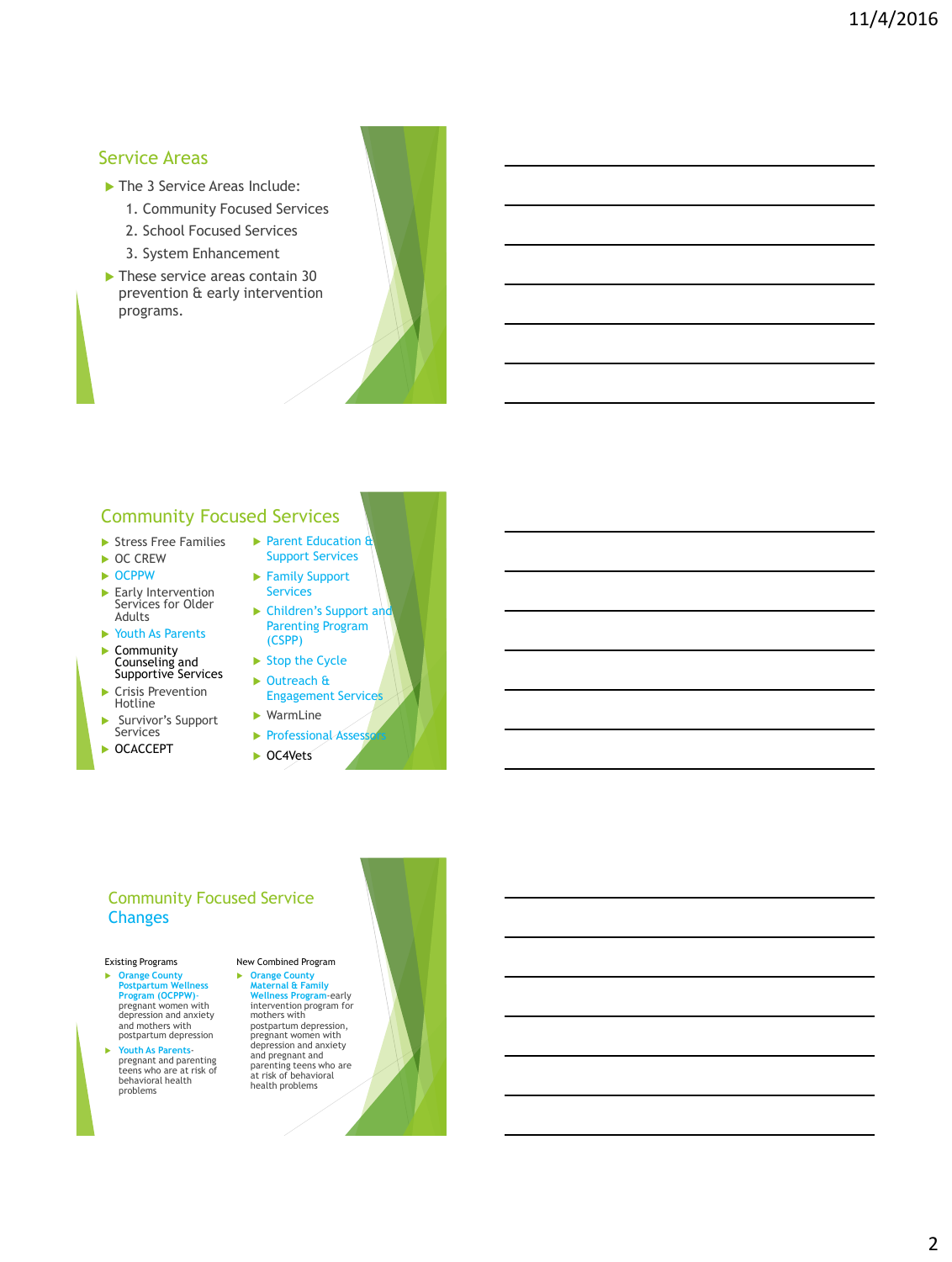# Community Focused Service **Changes**

#### Existing Programs

- **Children Support & Parenting Program (CSPP)**-targets families with a variety of stressors
- **Stop the Cycle**-targets families with actual or potential involvement in juvenile justice system



# Community Focused Service **Changes**

#### Existing Programs

- **Parent Education and Support Services**-parent education for families with children, age 0-12
- **Family Support Services**parent education for families, with children, age 13-18, and supportive services for families struggling with behavioral health conditions



 **Family Support Services**-provides educational and supportive services for families struggling with behavioral health conditions

# Community Focused Service **Changes**

#### Existing Program

 **Professional Assessors**serves individuals who may be experiencing untreated depression and/or anxiety. Includes a staff for Court Support for Vets and staff at the UCI Family Health Centers

New Programs **OC4Vets**-move staff to OC4Vets for Court Support Services to continue the same

services

 **Community Counseling & Supportive Services (CCSS)**-move two staff to CCSS as an outreach component to the program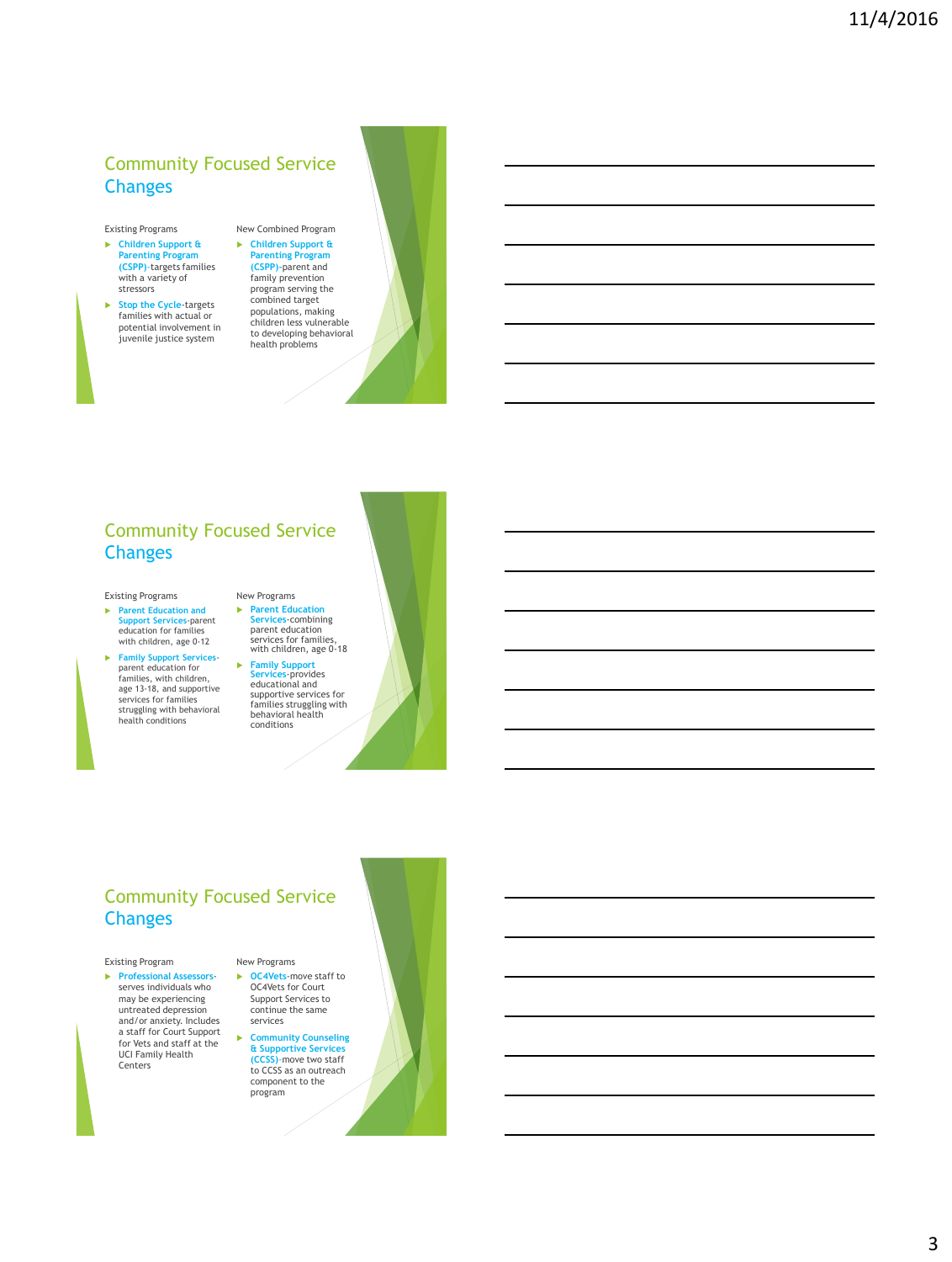# School Focused Services

- ▶ School Based Mental Health Services
- School Based Behavioral Health Intervention and Support-Early Intervention Services
- School Readiness/ Connect the Tots
- College Veterans Services (The Drop Zone)

▶ School Based Behavioral Health Intervention and Support

- ▶ Violence Prevention Education
- $\blacktriangleright$  Transitions School Based
- Stress Management Services

# School Focused Services **Changes**

#### Existing Programs

- **School Based Mental Health Services Program**-early intervention services in schools targeting students with mild behavioral health conditions
- **Transitions**-prevention services in schools targeting students transitioning to middle and high school

#### New Combined Program **School Based Mental Health Services program**-a combined prevention and early intervention program provided to students in elementary, middle and high schools with demonstrated need for services.

# School Focused Services **Changes**

#### Existing Programs

- **School Readiness /Connect the Tots Programs**-serves families with children, age 0-6, who are exhibiting behavioral problems
- **School Readiness Program-**serves South OC families
- **Connect the Tots Program**-serves North OC families

New Programs **School Readiness /Connect the Tots Programs**-both serve families throughout OC with children, age 0-8, who are exhibiting behavioral problems

 **Connect the Tots**-serves families that need additional support beyond school readiness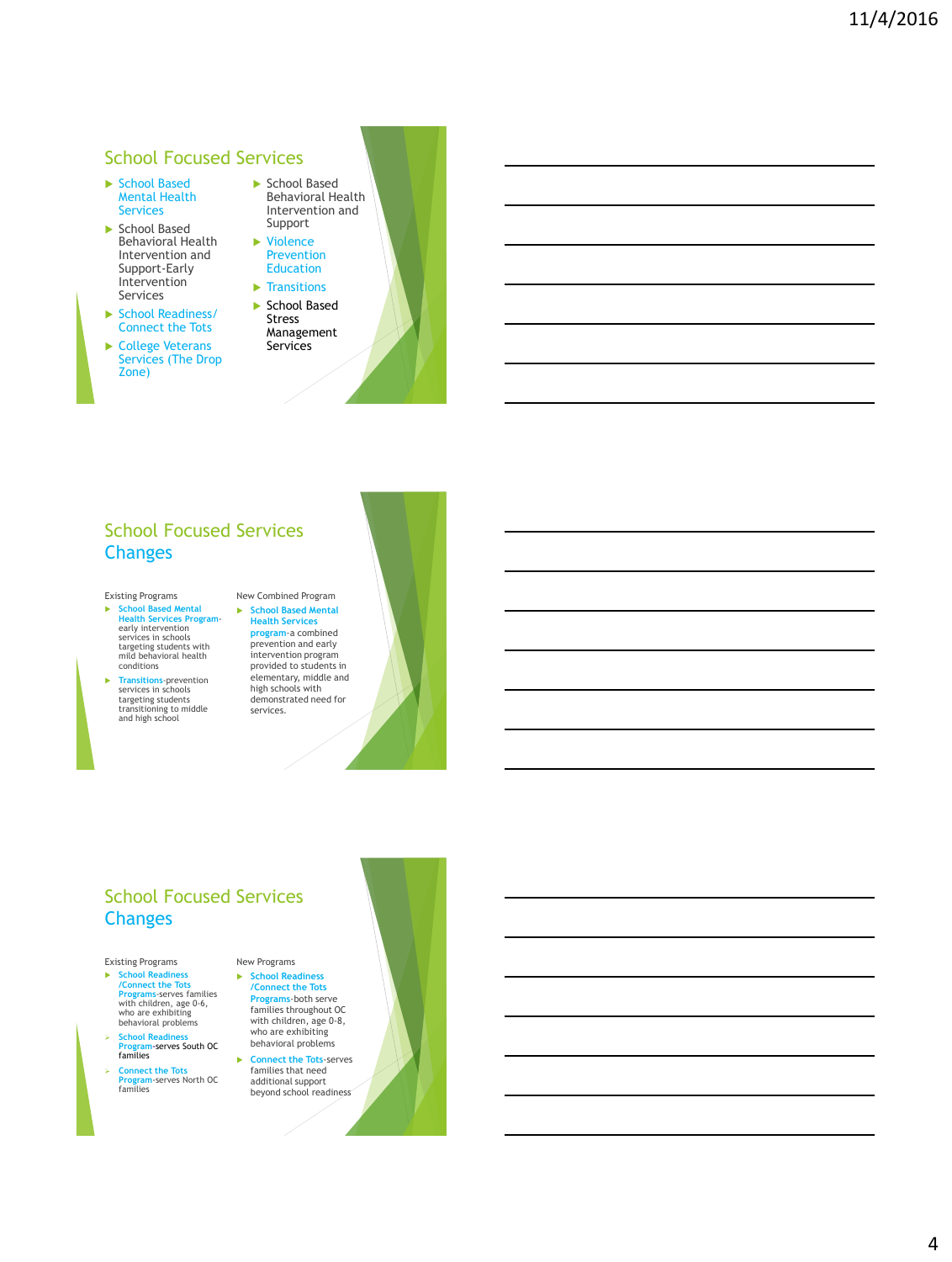# School Focused Services **Changes**

### Existing Program

 **Violence Prevention Education**-services to reduce violence and its impact in school, local neighborhoods and families

New Programs **Violence Prevention Education**-services available to all school districts, K-12

 **Gang Prevention**  Services-services<br>available to 4<sup>th</sup> through 8 th grader youth at risk of gang involvement in schools identified in high risk areas

# School Focused Services **Changes**

### Existing Program

 **College Veterans Services (Drop Zone)** uses peers to provide behavioral health screening and assessment, case management and referral/linkage

# New Program

 **Early Intervention Services for Veteran Students**- expands peer services to counseling & other interventions designed to address behavioral health issues in Veteran college students

# System Enhancements

- **Information & Referral**
- Training, Assessment & Coordination
- **Training on Physical Fitness** & Nutrition Services
- $\blacktriangleright$  Stigma Reduction/Elimination
- Statewide Projects

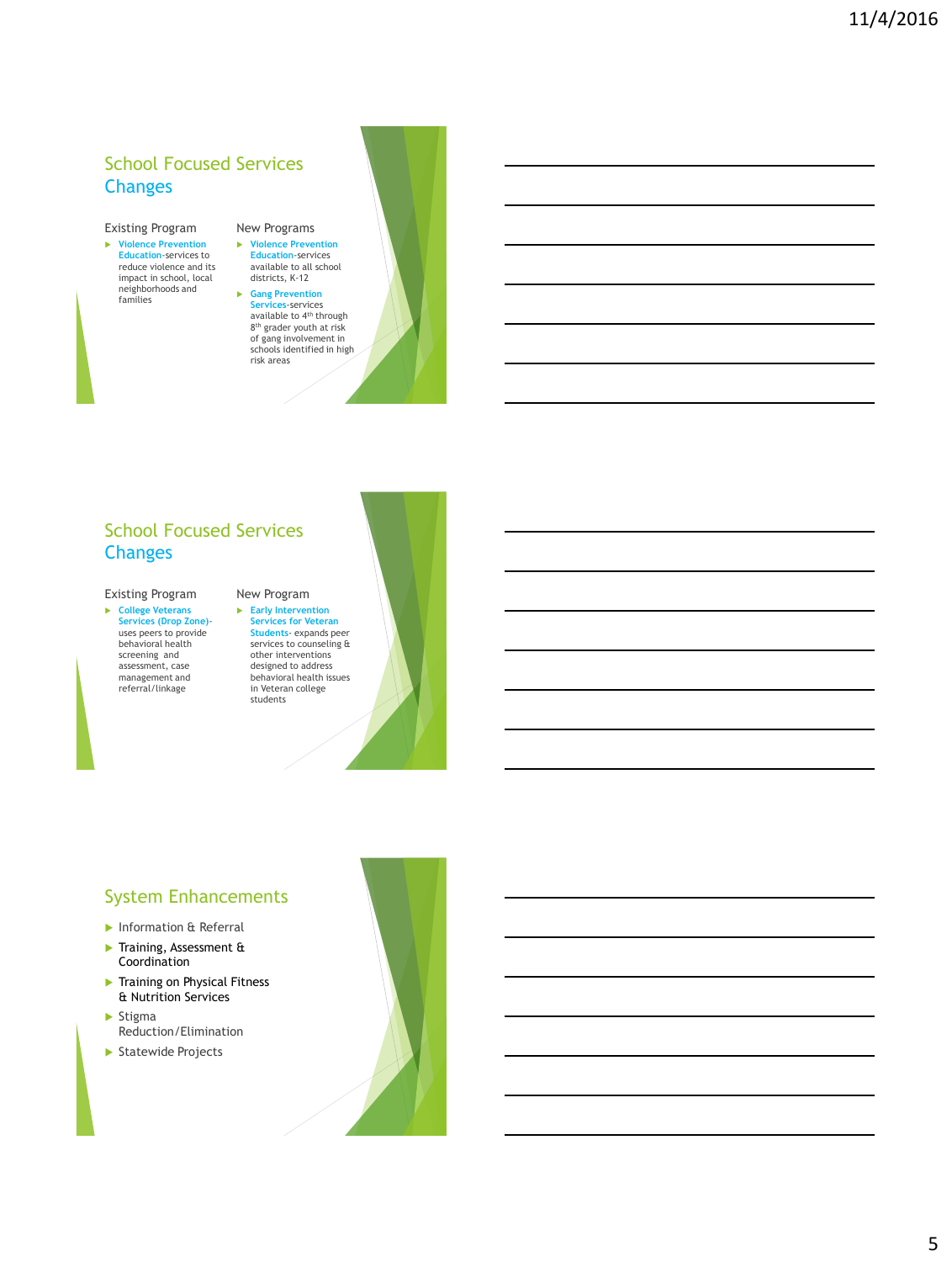### System Enhancements – Considerations for Free-Up Funding

- **Training, Assessment & Coordination**: A training needs assessment was completed and training needs were identified. Some of the identified training needs will be provided by existing programs and programs currently going out to bid instead, freeing up \$276,167
- **Training on Physical Fitness & Nutrition Services**: program has significantly underspent, freeing up \$35,000
- **Statewide Projects**: currently, CalMHSA is working on the next phase of implementation and working on a Statewide impact report. Funding has been kept level, however it is uncertain at this time if funding will be reduced and freed up for other uses

# NEW PEI Programs Categories

- $\blacktriangleright$  Stress Free Families
- $\triangleright$  OC CREW
- ▶ OC Maternal Family Wellness
- ► EIS for Older Adults
- ▶ Community Counseling & SS
- $\blacktriangleright$  Crisis Prevention Hotline
- Survivor's Support Services
- **Parent Education Services**
- **Family Support Services**
- $\blacktriangleright$  CSPP
- BHS O&E Team
- ▶ O&E Collaborative
- $\blacktriangleright$  Warmline
- ▶ OCACCEPT
- $\triangleright$  OCEVets
- SB Mental Health Services
- SB Behavioral Health Intervention and Supports (SBBHIS)
- **SBBHIS-FIS** ▶ School Readiness/Connect Tots
- 
- - **EXECUTE:** Violence Prevention Education
		- Gang Prevention Services
			- SB Stress Management Services
				- **Information & Referral/OCLinks** 
					- **Training, Assessment &** Coordination Services
					- **F** Training for Physical Fitness
				-
				- Mental Health Community Educational Events

**Veterans SB EIS** 

 $\blacktriangleright$  Statewide Projects

### Proposed Program Expansions

- ▶ BHS Outreach & Engagement: \$300,000 to assist with the expanded need for services for the homeless
- ▶ Veteran College Services would be expanded by \$250,000 and combined with the \$150,000 from Drop Zone funding would provide \$400,000 for early intervention Veteran services at colleges
- The School Readiness Program: \$400,000 to expand existing programs, increasing target population and geographic region of both programs to OC wide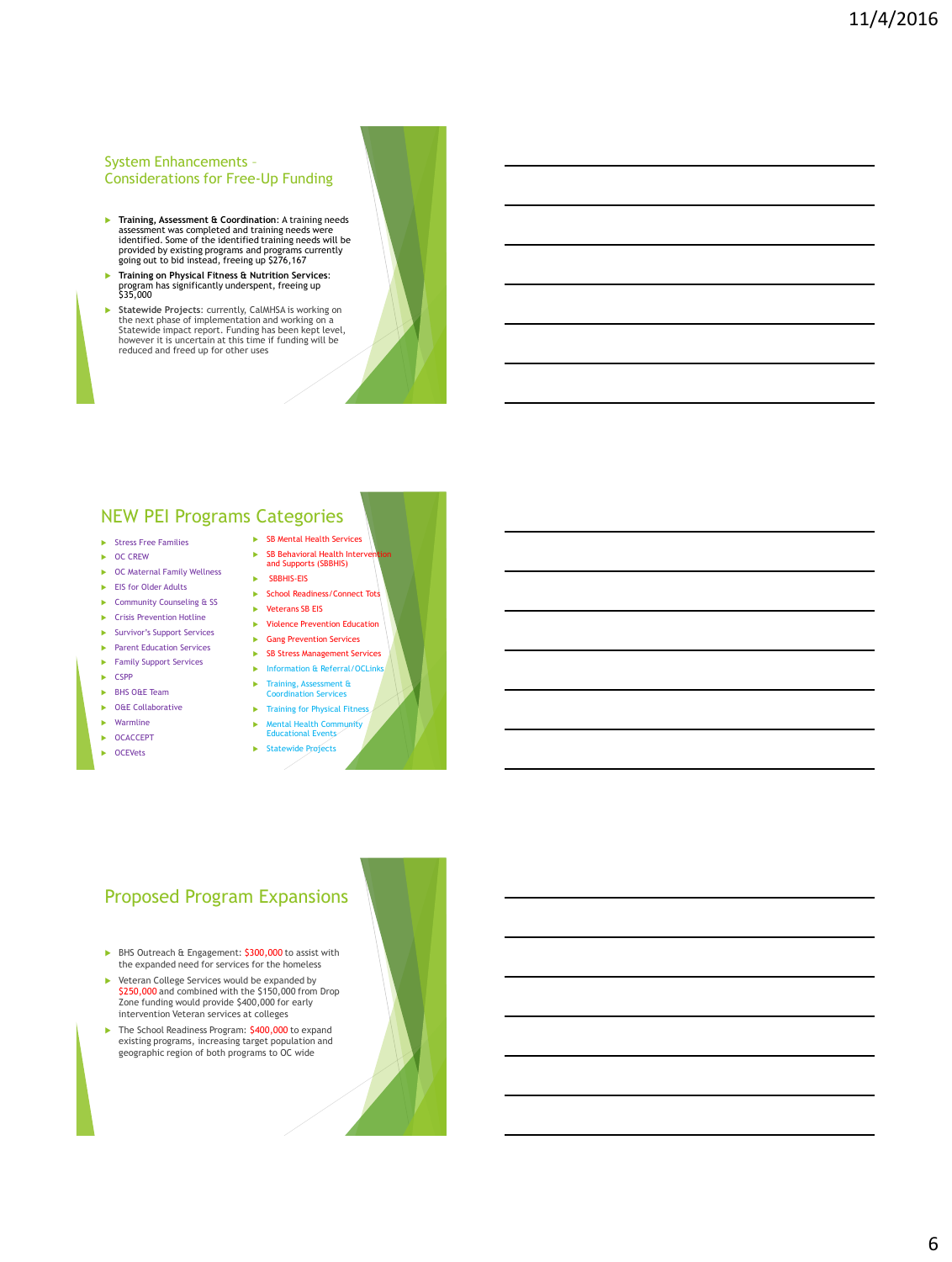# Budget Details

- Estimated PEI Expenditures is **\$34,952,761** in existing 3-year Plan
- Estimated PEI Expenditure is **\$35,453,761** for the new 3-year Plan
- Estimated **\$500,000** annual increase in available funds Approximately, **\$1,200,000** annual dollars freed up by right-sizing programs
- Approximately, **\$700,000** annual dollars added to existing programs to maintain services at current service levels
- Approximately, \$**950,000** annual dollars added for expanded programming

# Next Steps

- MHSA Steering Committee approves budget in December
- MHSA Three-year Plan is completed in early 2017
- MHSA Three-year Plan is Posted for Comment and Public Hearing by the Mental Health Advisory Board
- MHSA Three-year plan is approved by Board of Supervisors in May

# Thank You!